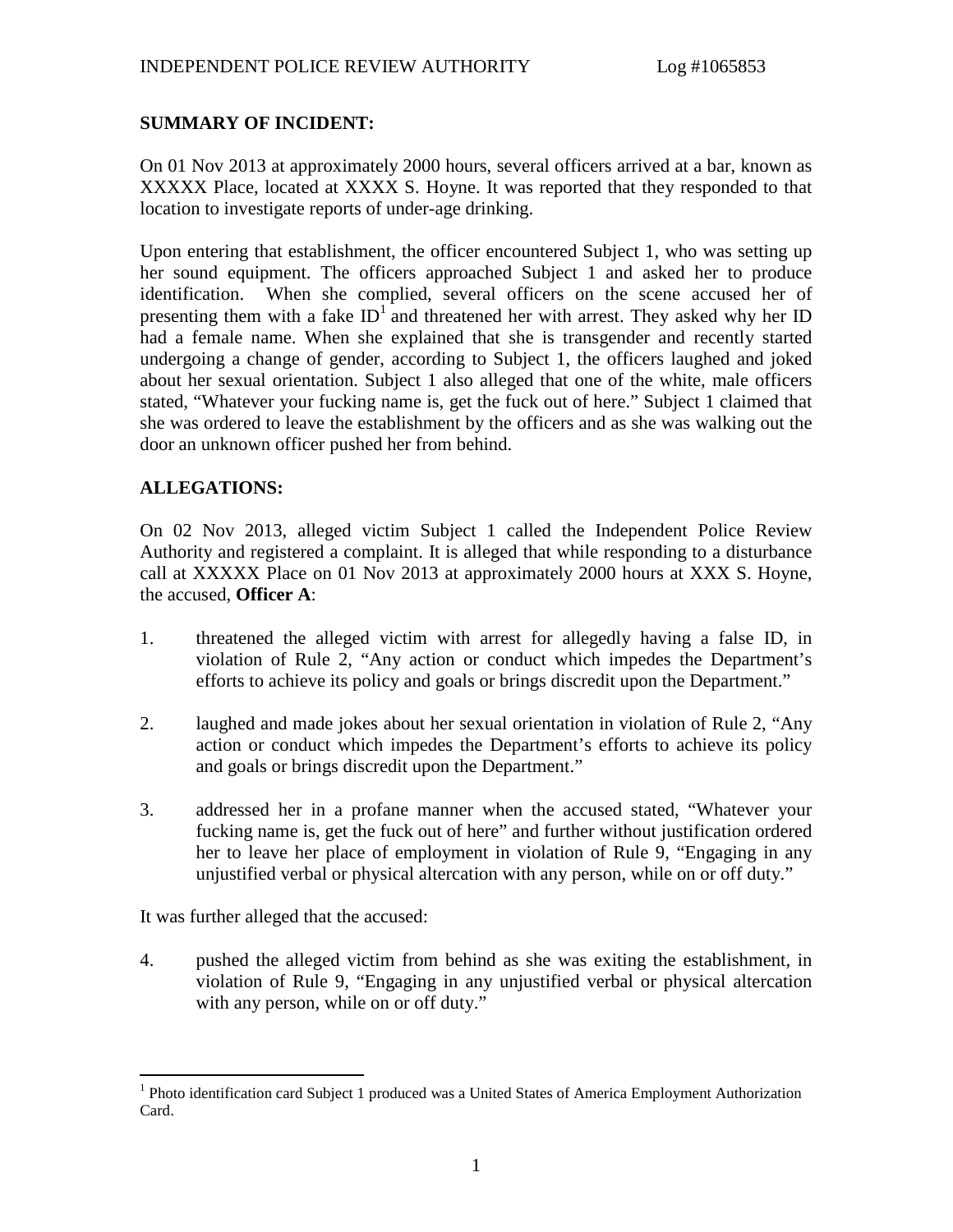It is alleged that accused, **Officer B**:

- 1. threatened the alleged victim with arrest for allegedly have a false ID, in violation of Rule 2, "Any action or conduct which impedes the Department's efforts to achieve its policy and goals or brings discredit upon the Department."
- 2. laughed and made jokes about her sexual orientation in violation of Rule 2, "Any action or conduct which impedes the Department's efforts to achieve its policy and goals or brings discredit upon the Department."
- 3. addressed her in a profane manner when the accused stated, "Whatever your fucking name is, get the fuck out of here" and further without justification ordered her to leave her place of employment in violation of Rule 9, "Engaging in any unjustified verbal or physical altercation with any person, while on or off duty."

It was further alleged that the accused:

4. pushed the alleged victim from behind as she was exiting the establishment, in violation of Rule 9, "Engaging in any unjustified verbal or physical altercation with any person, while on or off duty."

It is alleged that accused, **Officer C**:

- 1. threatened the alleged victim with arrest for allegedly having a false ID, in violation of Rule 2, "Any action or conduct which impedes the Department's efforts to achieve its policy and goals or brings discredit upon the Department."
- 2. laughed and made jokes about her sexual orientation in violation of Rule 2, "Any action or conduct which impedes the Department's efforts to achieve its policy and goals or brings discredit upon the Department."
- 3. without justification ordered her to leave her place of employment in violation of Rule 2, "Any action or conduct which impedes the Department's efforts to achieve its policy and goals or brings discredit upon the Department."
- 4. pushed the alleged victim from behind as she was exiting the establishment, in violation of Rule 9, "Engaging in any unjustified verbal or physical altercation with any person, while on or off duty."

It is alleged that accused, **Officer D**:

1. threatened the alleged victim with arrest for allegedly having a false ID, in violation of Rule 2, "Any action or conduct which impedes the Department's efforts to achieve its policy and goals or brings discredit upon the Department."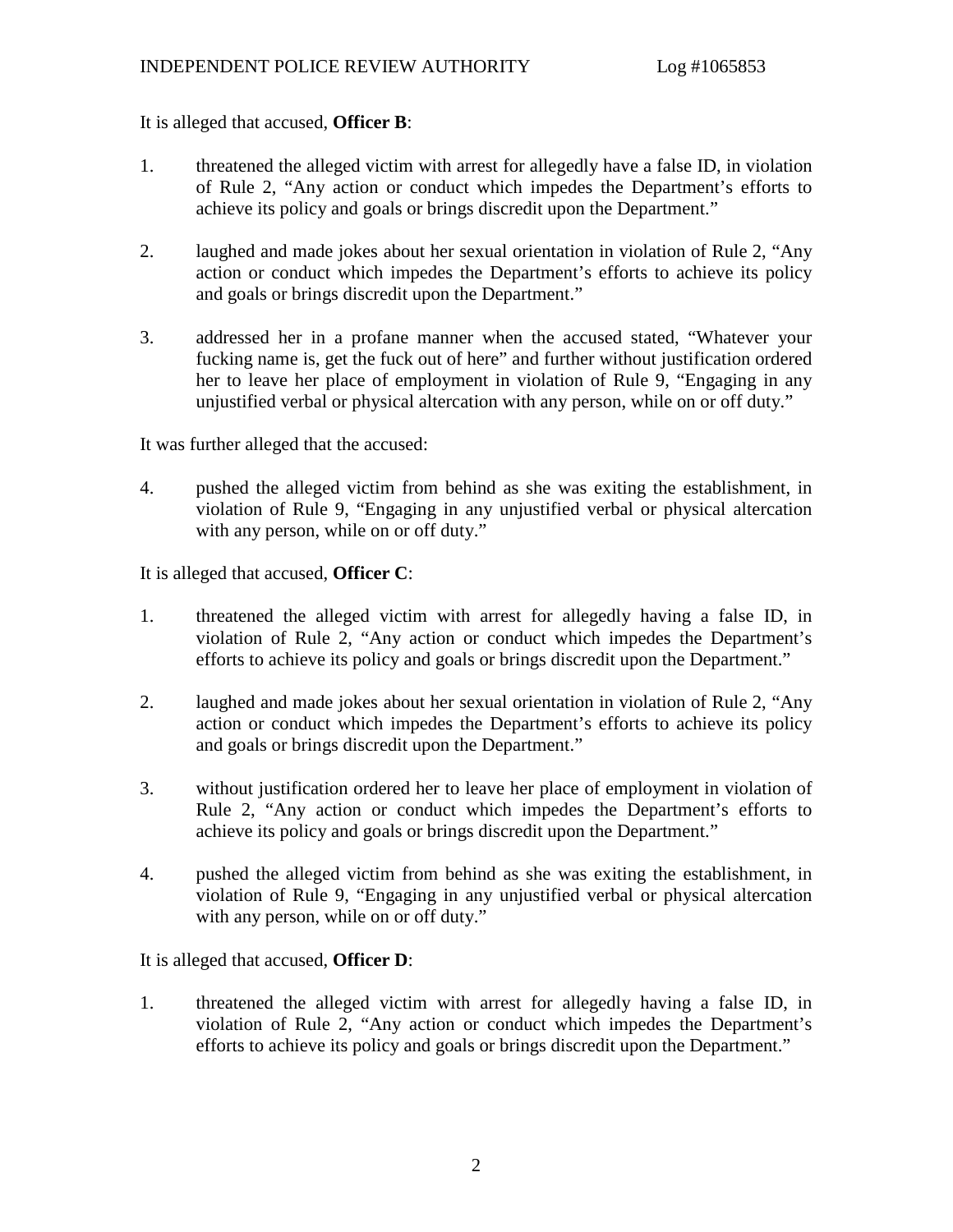- 2. laughed and made jokes about her sexual orientation in violation of Rule 2, "Any action or conduct which impedes the Department's efforts to achieve its policy and goals or brings discredit upon the Department."
- 3. without justification ordered her to leave her place of employment in violation of Rule 2, "Any action or conduct which impedes the Department's efforts to achieve its policy and goals or brings discredit upon the Department."
- 4. pushed the alleged victim from behind as she was exiting the establishment, in violation of Rule 9, "Engaging in any unjustified verbal or physical altercation with any person, while on or off duty."

# **INVESTIGATION:**

In the interview of **victim Subject 1** on 04 November 2013, she stated that she is a transgender person and that she was formerly a male. At the time of this incident on 01 November 2013, Subject 1 was employed as a disc jockey (DJ) at a bar, known as XXXXX Place which was located at XXXX S. Hoyne. Subject 1 stated that on the date and time of the incident, she was busy setting of the DJ booth when several uniformed officers entered the bar and asked her to come down from the DJ booth. She started that the officers asked her for identification and proceeded to search her. Subject 1 stated the officers passed her ID around and told her that it was a fake ID. She stated that one of the officers stated, "Where did you get this?  $26<sup>th</sup>$  Street?" and they laughed. One of the two Hispanic male officers stated, "I can lock you up for a fake ID and send you to jail for a year" and they asked, "Why does the ID have female's name?" According to Subject 1, she explained that she was a transgender and had stated undergoing the change in gender. The officers laughed and made jokes about her sexual orientation. She stated that one of the male white officers stated, "Whatever your fucking name is, get the fuck out of here." They ordered her to leave and as Subject 1 was walking out of the bar, one of the officers pushed her from behind. Subject 1 further stated that there were six officers and four of them laughed at her sexual orientation, accused her of having a fake ID, and ordered her to leave the establishment. Subject 1 described one of the accused officers as being a Hispanic male uniformed officer, 5'8" medium build, in his mid 30s. The other Hispanic male uniformed officer was 4'6", heavy set, in his late 30s or early 40s. The third officer was a white male uniformed officer, 6'0" tall, thin build, in his early 30s and the fourth officer was a white male uniformed officer, 6'0" tall, medium build, possibly 40 years old. Subject 1 stated that the other two officers on the scene were two female uniformed officers. (Att. 8)

Department Records revealed that on the date and time of this incident, there were (4) four **Contact Cards** completed. Cards were completed on Witness 1, Witness 2, Witness 3, and Witness 4. IPRA attempted to reach those individuals to arrange for an interview but were only successful in speaking with Witness 3. (Atts. 12,13,14,15)

In the interview of **Witness 3** on 05 February 2016, Witness 3 acknowledged that he was a patron of XXXXX Place on 01 Nov 2013 at XXXX S. Hoyne. He recalled that while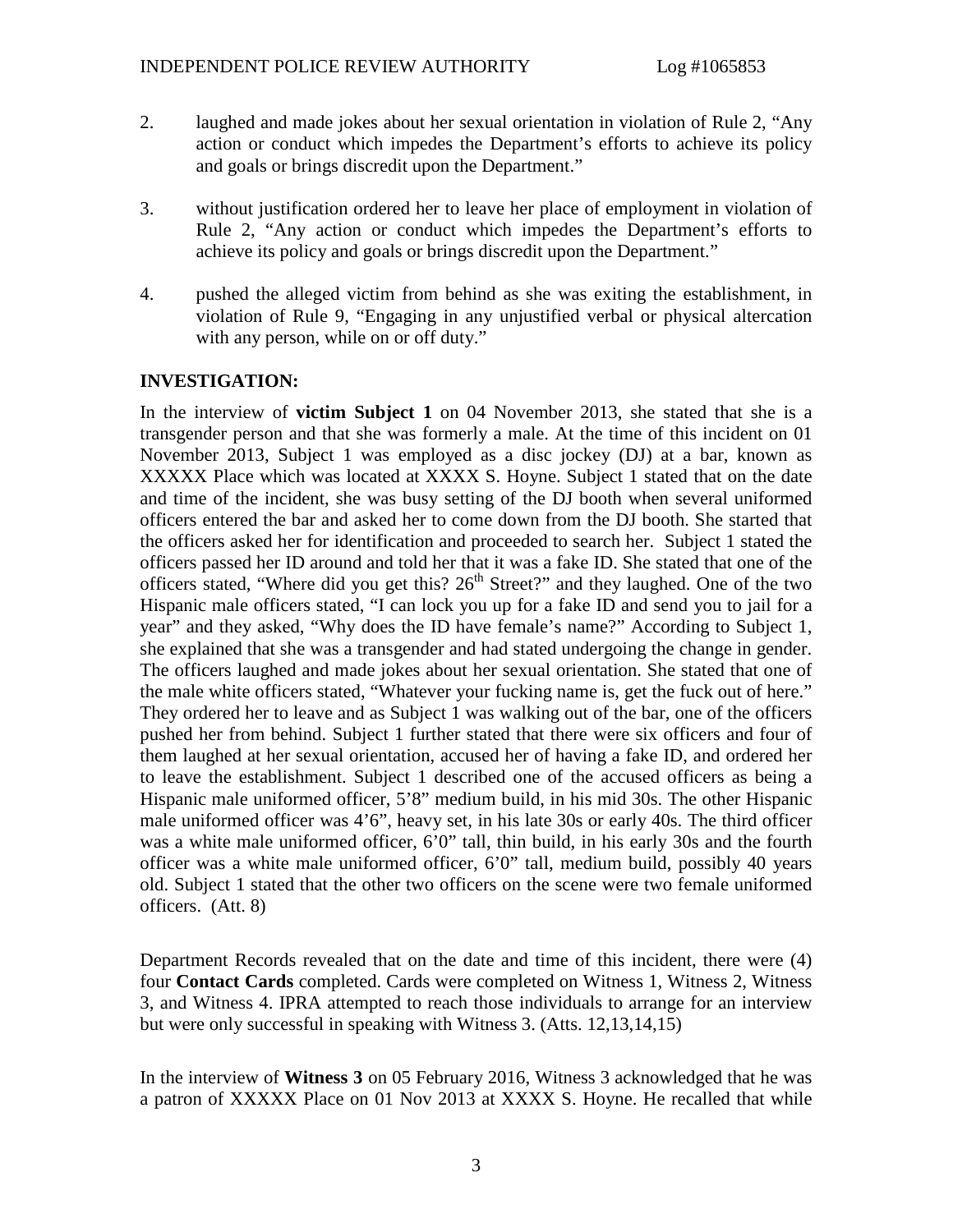inside that establishment on 01 Nov 2013, there had been a fight, which is why the police was called to that location. He stated that while on the premises, the police were checking ID's for underage drinkers. Witness 3 related that he didn't know anyone by the name of Subject 1 nor did he see the police make contact with a person that may have worked as the establishment's disc jockey. Witness 3 stated that he was approached by the police officers on the scene and once he provided his ID to them, he left the bar and went home. He did not recall how many officers came on the scene but described of the officers as being male white or Hispanic. Witness 3 did not recall seeing any female officers on the scene nor did he recall any video cameras on the premises of the bar at the time of the incident. Witness 3 who was the subject of a contact card completed by officers on the scene did not know Witness 1 or Witness 2 who were also the subjects of completed contact cards. (Att. 23)

It should be noted that letters were issued to Witness 1, Witness 2, and Witness 4 and Witness 3 on 02 December 2015, requesting that contact be made with this investigator. Other than Witness 3, none of the other individuals responded to the letters. (Att. 12,13,14,15)

In a report completed on 10 May 2016 by **accused Officer A**, he acknowledged that on the date and time of the incident, he responded to XXXX S. Hoyne, regarding a call of underage drinking at the XXXXX Bar. He reported that this is a liquor establishment that is known for gang activity involving the "Two-six Damenville" gang members. Officer A reported that when he entered the liquor premise, the bartender was informed of a call that underage drinking was occurring in the basement of the XXXXX Bar. She informed him that there was no basement to the building. Officer A reported that he approached a young male Hispanic sitting near the dance floor and requested proof of age and the complainant handed him an Employment Authorization Card with picture of a female. Officer A reported that he informed the complainant that he needed his identification and he again responded that the picture on the ID was him. Officer A related that he checked the age on the card and handed the EAC back to the young man and continued his investigation on underage drinkers. Officer A reported that at no time did he threaten, make jokes regarding his sexual orientation, direct profanities, or push the complainant. Officer A reported that Subject 1 was not setting up a DJ booth, nor did he ever identify himself as a transgender or that he was undergoing the change. (Att. 44)

In a report completed on 15 May 2016 by **accused Officer B**, he reported that due to the time elapsed between 01 Nov 2013 and 15 May 2016, he could not recall the incident in question. Officer B did not recall any interaction with an individual named Subject 1 or being part of any allegations made against him. (Att. 49)

In a report completed on10 May 2016 by **accused Officer C**, he related that on the date and time of the incident in question, he was assigned to Beat XXXX along with his partner, Officer A. He reported that they responded to the XXXXX Bar at XXXX S. Hoyne to check for underage drinking. When they entered that liquor establishment, they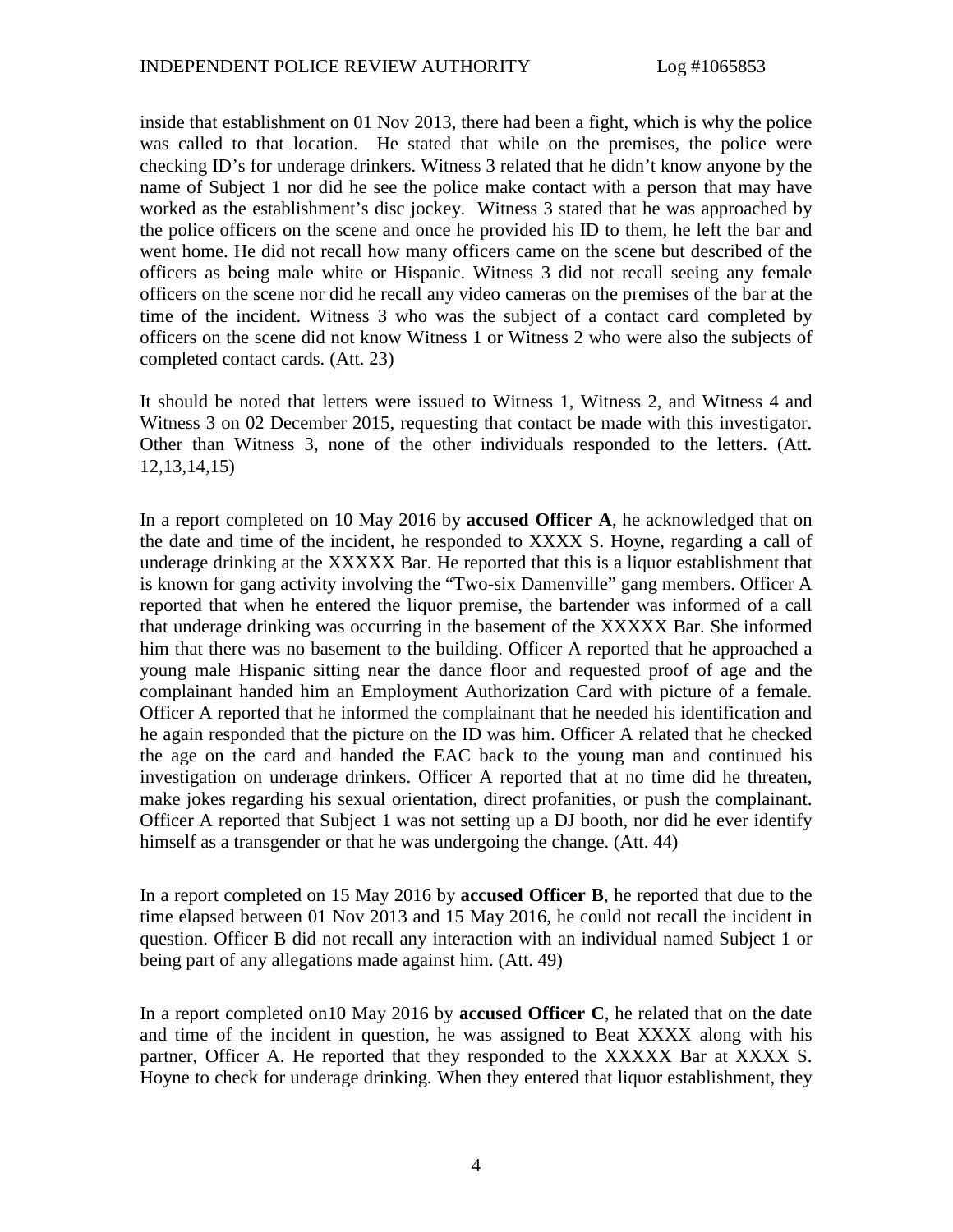interviewed the bartender regarding the call for service. Officer C related that at no time did have any verbal or physical contact with the complainant on 01 Nov 2013. (Att. 39)

In a report completed on 10 May 2016 by **accused Officer D**, he reported that on the date and time of the incident he and his partner, Officer B was assigned to Beat XXXX. He reported that they responded to a call to the XXXXX Bar, located at XXXXX S Hoyne to check for underage drinking. Officer D reported that when they entered that location, they conducted a systematic search of the general area to see if there where any underage persons hiding inside the bar. He related that at no time did he have any verbal or physical contact with the complainant on 01 Nov 2013. (Att. 56)

In a report completed on 08 May 2016 by witness **Officer E**, reported that she was working Beat XXX on 01 Nov 2013 at approximately 2000 hours. She reported that she did not recall what brought her to XXXXX Bar and did not recall what occurred inside that establishment after her arrival. Officer E reported that she not recall which officer if any ordered Subject 1 to leave the bar and does not recall any officer pushing Subject 1. (Att. 34)

In a report completed on 18 May 2016 by witness **Officer F**, she reported that she was assigned to Beat XXX on 01 Nov 2013 at 2000 hours and was on patrol when she responded to the "XXXXX Bar" at XXXXX S Hoyne for a under age drinking complaint. She reported that she does not recall who she came into contact with on that date. Officer F reported that she never threatened Subject 1 with arrest, nor did she recall any other officer threaten Subject 1 with arrest. Officer F reported that she never questioned Subject 1 about her sexual orientation nor did she hear anyone else officer question her about her sexual orientation. Officer F reported that she never addressed Subject 1 in a profane manner nor did ask Subject 1 to leave her employment. Officer F reported that she did not hear any officer address Subject 1 in a profane manner nor did she hear any other officers on the scene ask her to leave. Officer F denied pushing Subject 1 and did not witness any other officer push Subject 1 from behind. (Att. 51)

In a report completed on 07 May 2016 by **witness Sergeant A**, he reported that he learned through the Attendance & Assignment Record that on the date and time in question, he was assigned to Beat XXX; however, he had no independent recollection of the facts of this incident involving Subject 1 due to the length of time that has past. (Att. 32)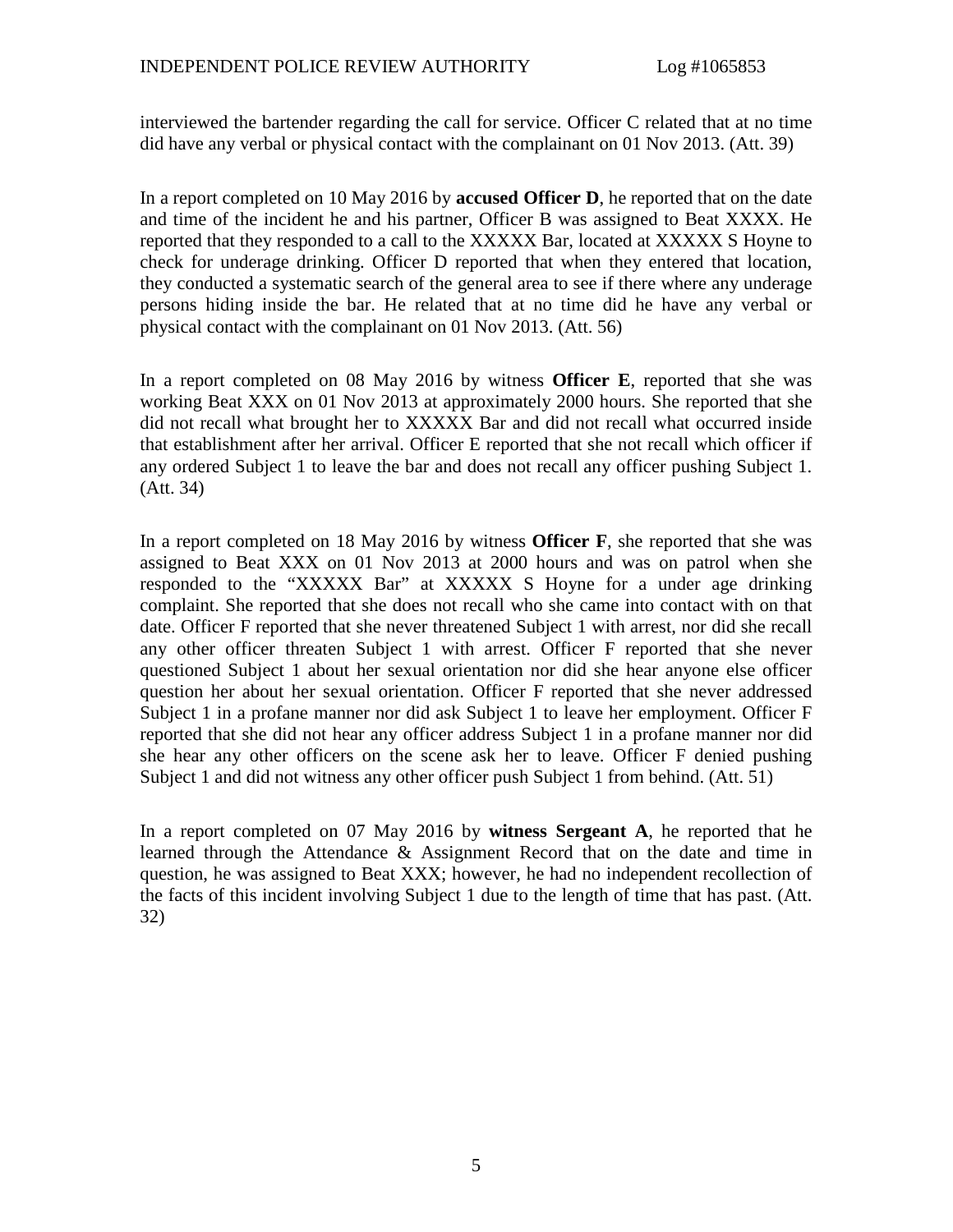### **CONCLUSION:**

#### **Accused: Officer A**

The reporting investigator recommends that **Allegation #1** be **Not Sustained**, in that, the accused threatened the alleged victim with arrest for allegedly having a false ID. There were no available witness to corroborate the alleged victim's account of this incident, therefore, there is insufficient evidence to prove or disprove this allegation.

The reporting investigator recommends that **Allegation #2** be **Not Sustained**, in that, the accused laughed and made jokes about the alleged victim's sexual orientation. There were no available witness to corroborate the alleged victim's account of this incident, therefore, there is insufficient evidence to prove or disprove this allegation.

The reporting investigator recommends that **Allegation #3** be **Not Sustained**, in that, the accused addressed the alleged victim in a profane manner when the accused stated, "Whatever your fucking name is, get the fuck out of here" and further without justification ordered the alleged victim to leave her place of employment. There were no available witness to corroborate the alleged victim's account of this incident, therefore, there is insufficient evidence to prove or disprove this allegation.

The reporting investigator recommends that **Allegation #4** be **Not Sustained**, in that, the accused pushed the alleged victim from behind as the alleged victim was exiting the establishment. There were no available witness to corroborate the alleged victim's account of this incident, therefore, there is insufficient evidence to prove or disprove this allegation.

#### **Accused: Officer B**

The reporting investigator recommends that **Allegation #1** be **Not Sustained**, in that, the accused threatened the alleged victim with arrest for allegedly having a false ID. There were no available witness to corroborate the alleged victim's account of this incident, therefore, there is insufficient evidence to prove or disprove this allegation.

The reporting investigator recommends that **Allegation #2** be **Not Sustained**, in that, the accused laughed and made jokes about the alleged victim's sexual orientation. There were no available witness to corroborate the alleged victim's account of this incident, therefore, there is insufficient evidence to prove or disprove this allegation.

The reporting investigator recommends that **Allegation #3** be **Not Sustained**, in that, the accused addressed the alleged victim in a profane manner when the accused stated, "Whatever your fucking name is, get the fuck out of here" and further without justification ordered the alleged victim to leave her place of employment. There were no available witness to corroborate the alleged victim's account of this incident, therefore, there is insufficient evidence to prove or disprove this allegation.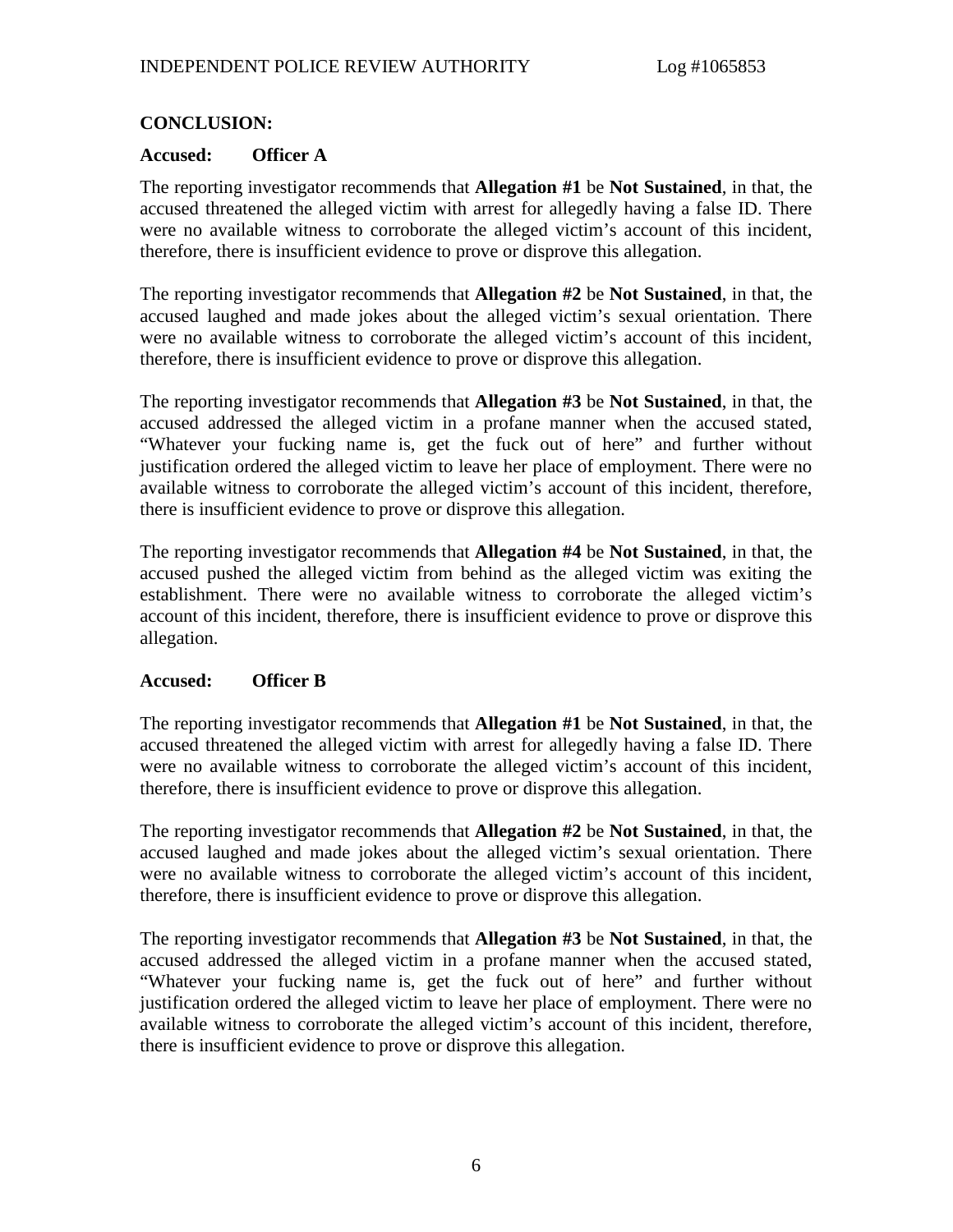The reporting investigator recommends that **Allegation #4** be **Not Sustained**, in that, the accused pushed the alleged victim from behind as the alleged victim was exiting the establishment. There were no available witness to corroborate the alleged victim's account of this incident, therefore, there is insufficient evidence to prove or disprove this allegation.

# **Accused: Officer C**

The reporting investigator recommends that **Allegation #1** be **Not Sustained**, in that, the accused threatened the alleged victim with arrest for allegedly having a false ID. There were no available witness to corroborate the alleged victim's account of this incident, therefore, there is insufficient evidence to prove or disprove this allegation.

The reporting investigator recommends that **Allegation #2** be **Not Sustained**, in that, the accused laughed and made jokes about the alleged victim's sexual orientation. There were no available witness to corroborate the alleged victim's account of this incident, therefore, there is insufficient evidence to prove or disprove this allegation.

The reporting investigator recommends that **Allegation #3** be **Not Sustained**, in that, the accused addressed the alleged victim in a profane manner when the accused without justification ordered the alleged victim to leave her place of employment. There were no available witness to corroborate the alleged victim's account of this incident, therefore, there is insufficient evidence to prove or disprove this allegation.

The reporting investigator recommends that **Allegation #4** be **Not Sustained**, in that, the accused pushed the alleged victim from behind as the alleged victim was exiting the establishment. There were no available witness to corroborate the alleged victim's account of this incident, therefore, there is insufficient evidence to prove or disprove this allegation.

# **Accused: Officer D**

The reporting investigator recommends that **Allegation #1** be **Not Sustained**, in that, the accused threatened the alleged victim with arrest for allegedly having a false ID. There were no available witness to corroborate the alleged victim's account of this incident, therefore, there is insufficient evidence to prove or disprove this allegation.

The reporting investigator recommends that **Allegation #2** be **Not Sustained**, in that, the accused laughed and made jokes about the alleged victim's sexual orientation. There were no available witness to corroborate the alleged victim's account of this incident, therefore, there is insufficient evidence to prove or disprove this allegation.

The reporting investigator recommends that **Allegation #3** be **Not Sustained**, in that, the accused addressed the alleged victim in a profane manner when the accused without justification ordered the alleged victim to leave her place of employment. There were no available witness to corroborate the alleged victim's account of this incident, therefore, there is insufficient evidence to prove or disprove this allegation.